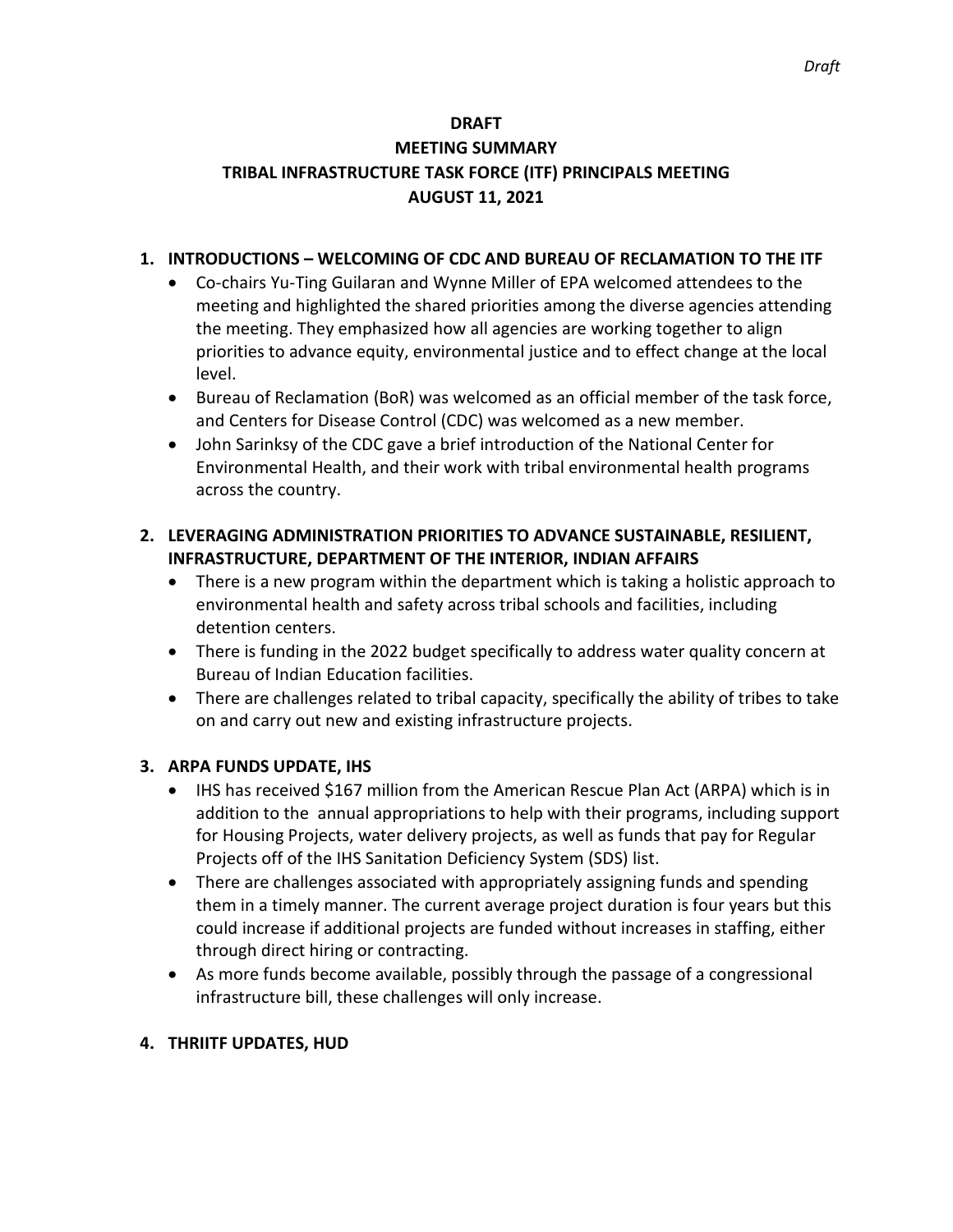- The Tribal Housing and Related Infrastructure Interagency Task Force (THRIITF) was founded in 2015 and has been recently reinvigorated with HUD as the lead agency. The working group now includes tribal representation.
- The goal of the task force is to better coordinate and streamline environmental review (i.e. NEPA) permitting processes for projects when multiple federal funding sources are used.
- Agencies involved include HUD (lead agency), CEQ, EPA, IHS, HHS, DOI, DOT, USDA, Commerce, DOE.

# **5. ENGAGEMENT FOR THE ITF WITH THE WHITE HOUSE COUNCIL NATIVE AMERICAN AFFAIRS (WHCNAA) HEALTH COMMITTEE, WATER SUB-COMMITTEE, EPA**

- There is significant overlap in subject matter and priorities between the WHCNAA water sub-committee and this group.
- In April 2021 WHCNAA was re-convened and re-invigorated following the founding in 2013. Members include EPA, State Department, DOI, SBA, DOT, DOE, IHS, BoR, BIA.
- There are 6 committees including the health committee which contains a water subcommittee chaired by IHS, with participants from EPA, BoR, BIA, VA, USDA, WH-DPC.
- *Action Item: ITF aims to present to the WHCNAA on the history and structure of ITF and identify overlap between the two groups.*

# **6. MOU APPROVAL PROGRESS**

• Approvals and signatures for the updated Memorandum of Understanding (MOU) is ongoing.